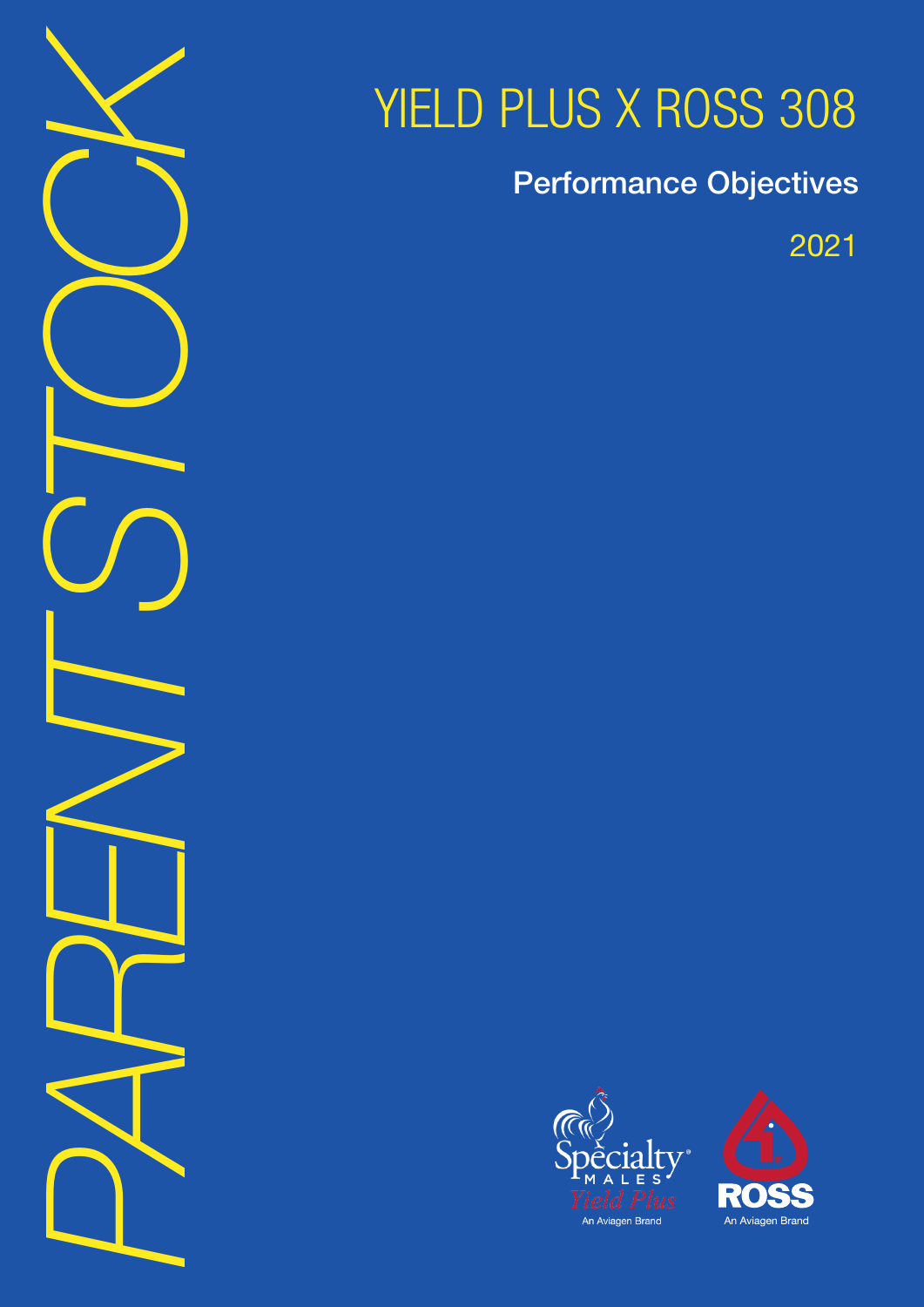### Introduction

This booklet contains the performance objectives for Yield Plus™ (YP) x Ross® 308 parent stock and should be used in conjunction with the Ross Parent Stock Management Handbook.

## **Performance**

Poultry production is a global activity, but across the world there are differing management strategies adapted to local conditions.

These performance objectives are for birds that receive the first light stimulation **after** 21 weeks (147 days) of age. This is the most common strategy used worldwide as it gives distinct advantages in early egg size, chick numbers and broiler chick quality.

Achieving the genetic potential of the birds depends on:

- Management to provide birds with their required environment.
- A dietary regime that provides the appropriate nutrients.
- Effective biosecurity and disease control.

If any one of these elements is sub-optimal, performance will suffer. The three sectors, environment, nutrition and health, are also interdependent; a problem in any one will result in a negative response by the bird to the other factors.

Data contained within this booklet indicates the performance that can be achieved under good management and environmental condition and when feeding the recommended nutrient levels. They should be therefore regarded as "Performance Objectives" and not specifications. In practice, variations in performance may occur for a wide variety of reasons. For example, feed consumption can be affected significantly by form of feed, energy level and house temperature.

While every attempt has been made to ensure the accuracy and relevance of the information presented, Aviagen<sup>®</sup> accepts no liability for the consequence of using this information to manage parent stock.

All weight measurements are shown in both metric (kg/g) and imperial (b/oz) to reflect the global nature of this publication.

In the tables, values are rounded. This may result in small inaccuracies when using the objectives to calculate other performance statistics.

For further information on the management of Ross stock, please contact your local Ross representative.

# **Contents**

| 03 | <b>Performance Summary</b>                           |
|----|------------------------------------------------------|
| 04 | Female In-Season Body Weight and Feeding Program     |
| 05 | Female Out-of-Season Body Weight and Feeding Program |
| 06 | Feeding into Lay                                     |
| 07 | Male Body Weight and Feeding Program                 |
| 08 | <b>Weekly Egg Production</b>                         |
| 09 | Weekly Hatchability and Chick Production             |
| 10 | Weekly Egg Weight and Egg Mass                       |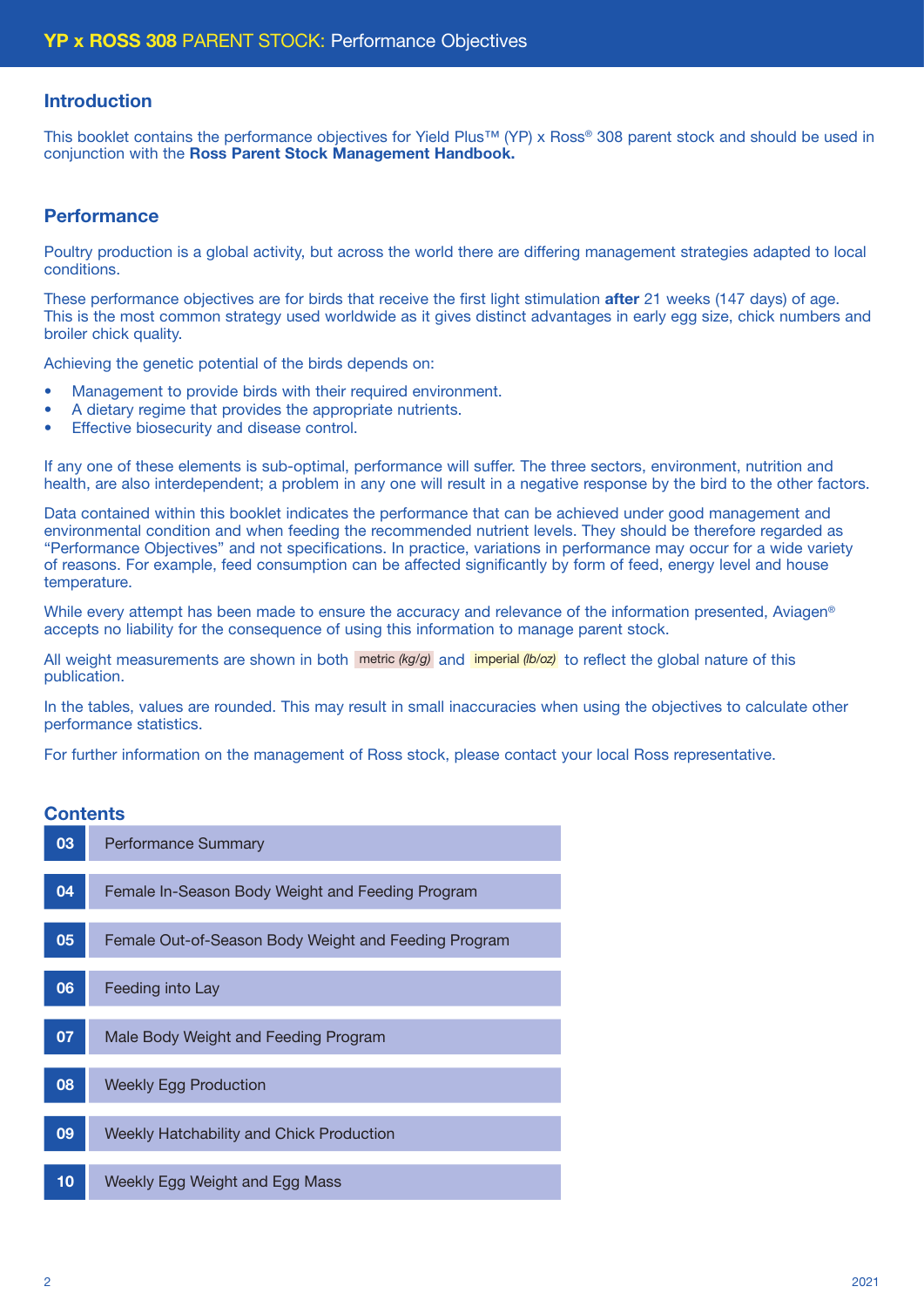# Performance Summary

The figures below are for birds light-stimulated after 21 weeks (147 days of age).

# Summary of 40 weeks of production.

| Age at depletion (days)<br>(weeks)                           | 448<br>64   | 448<br>64      |
|--------------------------------------------------------------|-------------|----------------|
| Total Eggs (HHA)*                                            | 185.2       | 185.2          |
| Hatching Eggs (HHA)*                                         | 178.5       | 178.5          |
| Chicks/female housed at 175 days (25 weeks)                  | 152.2       | 152.2          |
| Hatchability %                                               | 85.3        | 85.3           |
| Age at 5% Production (days)<br>(weeks)                       | 175<br>25   | 175<br>25      |
| Peak Production %                                            | 86.9        | 86.9           |
| Body weight at 175 days (25 weeks)**                         | 2970-3085 g | $6.5 - 6.8$ lb |
| Body weight at depletion**                                   | 4085-4205 g | $9.0 - 9.3$ lb |
| Liveability % (rearing period)                               | 95-96       | 95-96          |
| Liveability % (laying period)                                | 92          | 92             |
| Feed/100 Chicks***<br>day old -448 days (0-64 weeks)         | 36.7 kg     | 80.9 lb        |
| Feed/100 Hatching Eggs***<br>day old - 448 days (0-64 weeks) | 31.2 kg     | 69.0 lb        |

KEY (kg/g) *– metric measurement* (lb/oz) *– imperial measurement*

\* Hen-Housed Average.

\*\* Body-weight ranges at 175 days (25 weeks) and at depletion are those for in-season and out-of-season females.

\*\*\* Feed amounts expressed in the table do not include male feed allocations.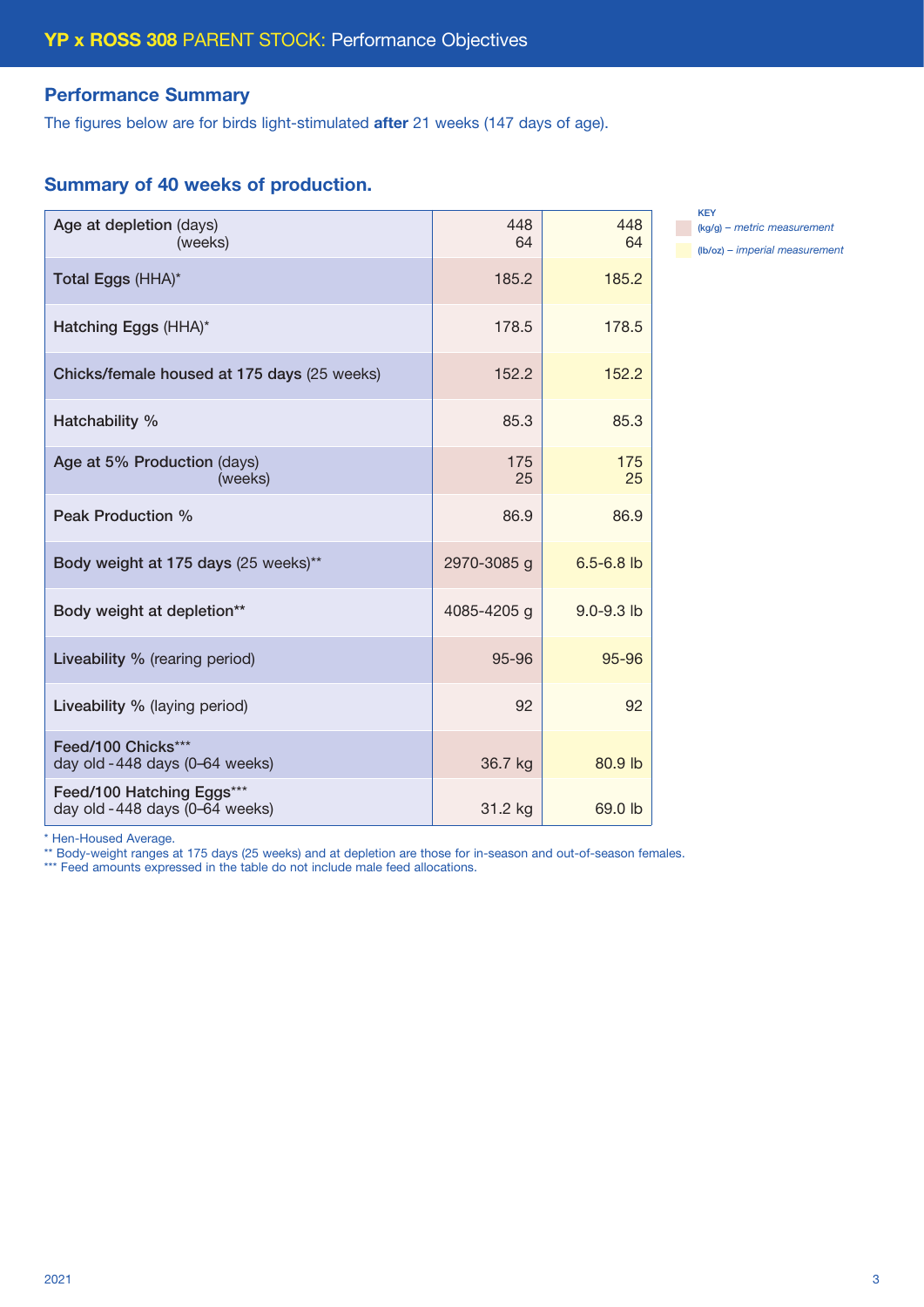# Female In-Season Body Weight and Feeding Program

| Age     | Age            | Body   | Weekly          | Feed         | Body   | Weekly | Feed         | Energy Intake    |
|---------|----------------|--------|-----------------|--------------|--------|--------|--------------|------------------|
| (days)  | (weeks)        | Weight | Gain            | (g/bird/day) | Weight | Gain   | (lb/100/day) | (kcal/bird/day)* |
|         |                | (g)    | (g)             |              | (Ib)   | (Ib)   |              |                  |
|         |                | 40     |                 |              | 0.09   |        |              |                  |
| Day old | $\mathbf 0$    |        |                 | ad lib       |        |        | ad lib       | ad lib           |
| 7       | 1              | 115    | 75              | 20           | 0.25   | 0.16   | 4.3          | 55               |
| 14      | $\overline{c}$ | 215    | 100             | 25           | 0.47   | 0.22   | 5.6          | 71               |
| 21      | 3              | 335    | 120             | 30           | 0.74   | 0.27   | 6.7          | 85               |
| 28      | $\overline{4}$ | 465    | 130             | 34           | 1.03   | 0.29   | 7.5          | 95               |
| 35      | 5              | 585    | 120             | 37           | 1.29   | 0.26   | 8.2          | 104              |
| 42      | 6              | 695    | 110             | 40           | 1.53   | 0.24   | 8.8          | 111              |
| 49      | 7              | 795    | 100             | 43           | 1.75   | 0.22   | 9.4          | 120              |
| 56      | 8              | 895    | 100             | 46           | 1.97   | 0.22   | 10.1         | 129              |
| 63      | $\overline{9}$ | 995    | 100             | 49           | 2.19   | 0.22   | 10.9         | 138              |
| 70      | 10             | 1095   | 100             | 53           | 2.41   | 0.22   | 11.6         | 148              |
| 77      | 11             | 1195   | 100             | 56           | 2.63   | 0.22   | 12.4         | 158              |
| 84      | 12             | 1295   | 100             | 60           | 2.85   | 0.22   | 13.2         | 168              |
| 91      | 13             | 1395   | 100             | 63           | 3.08   | 0.23   | 14.0         | 178              |
| 98      | 14             | 1495   | 100             | 67           | 3.30   | 0.22   | 14.7         | 187              |
| 105     | 15             | 1595   | 100             | 71           | 3.52   | 0.22   | 15.7         | 199              |
| 112     | 16             | 1705   | 110             | 76           | 3.76   | 0.24   | 16.7         | 212              |
| 119     | 17             | 1825   | 120             | 80           | 4.02   | 0.26   | 17.7         | 225              |
| 126     | 18             | 1950   | 125             | 85           | 4.30   | 0.28   | 18.8         | 239              |
| 133     | 19             | 2085   | 135             | 91           | 4.60   | 0.30   | 20.0         | 254              |
| 140     | 20             | 2230   | 145             | 96           | 4.92   | 0.32   | 21.2         | 269              |
| 147     | 21             | 2380   | 150             | 101          | 5.25   | 0.33   | 22.2         | 282              |
| 154     | 22             | 2530   | 150             | 105          | 5.58   | 0.33   | 23.2         | 295              |
| 161     | 23             | 2680   | 150             | 110          | 5.91   | 0.33   | 24.2         | 307              |
| 168     | 24             | 2830   | 150             | 116          | 6.24   | 0.33   | 25.5         | 324              |
| 175     | 25             | 2970   | 140             | 127          | 6.55   | 0.31   | 28.0         | 355              |
| 182     | 26             | 3090   | 120             | 144          | 6.81   | 0.26   | 31.8         | 404              |
| 189     | 27             | 3190   | 100             | 159          | 7.03   | 0.22   | 35.1         | 445              |
| 196     | 28             | 3290   | 100             | 167          | 7.25   | 0.22   | 36.8         | 468              |
| 203     | 29             | 3360   | 70              | 167          | 7.41   | 0.16   | 36.8         | 468              |
| 210     | 30             | 3410   | 50              | 167          | 7.52   | 0.11   | 36.8         | 468              |
| 217     |                |        | 40              |              |        |        |              |                  |
|         | 31             | 3450   |                 | 167          | 7.61   | 0.09   | 36.8         | 468              |
| 224     | 32             | 3490   | 40              | 167          | 7.69   | 0.08   | 36.8         | 468              |
| 231     | 33             | 3530   | 40              | 167          | 7.78   | 0.09   | 36.8         | 468              |
| 238     | 34             | 3570   | 40              | 167          | 7.87   | 0.09   | 36.8         | 468              |
| 245     | 35             | 3600   | 30              | 167          | 7.94   | 0.07   | 36.8         | 468              |
| 252     | 36             | 3630   | 30              | 167          | 8.00   | 0.06   | 36.8         | 467              |
| 259     | 37             | 3655   | 25              | 166          | 8.06   | 0.06   | 36.7         | 466              |
| 266     | 38             | 3680   | 25              | 166          | 8.11   | 0.05   | 36.6         | 465              |
| 273     | 39             | 3705   | 25              | 165          | 8.17   | 0.06   | 36.5         | 463              |
| 280     | 40             | 3725   | 20              | 165          | 8.21   | 0.04   | 36.4         | 462              |
| 287     | 41             | 3745   | 20              | 165          | 8.26   | 0.05   | 36.3         | 461              |
| 294     | 42             | 3765   | 20              | 164          | 8.30   | 0.04   | 36.2         | 460              |
| 301     | 43             | 3785   | 20              | 164          | 8.34   | 0.04   | 36.1         | 459              |
| 308     | 44             | 3805   | 20              | 163          | 8.39   | 0.05   | 36.0         | 458              |
| 315     | 45             | 3825   | 20              | 163          | 8.43   | 0.04   | 36.0         | 457              |
| 322     | 46             | 3845   | 20              | 163          | 8.48   | 0.05   | 35.9         | 456              |
| 329     | 47             | 3865   | 20              | 162          | 8.52   | 0.04   | 35.8         | 455              |
| 336     | 48             | 3885   | 20              | 162          | 8.56   | 0.04   | 35.7         | 453              |
| 343     | 49             | 3905   | 20              | 162          | 8.61   | 0.05   | 35.6         | 453              |
| 350     | 50             | 3925   | 20              | 161          | 8.65   | 0.04   | 35.6         | 452              |
| 357     | 51             | 3945   | 20              | 161          | 8.70   | 0.05   | 35.4         | 450              |
| 364     | 52             | 3960   | 15              | 160          | 8.73   | 0.03   | 35.3         | 448              |
| 371     | 53             | 3975   | 15              | 159          | 8.76   | 0.03   | 35.1         | 446              |
| 378     | 54             | 3985   | $10$            | 158          | 8.79   | 0.03   | 34.9         | 444              |
| 385     | 55             | 3995   | 10              | 158          | 8.81   | 0.02   | 34.8         | 442              |
| 392     | 56             | 4005   | 10              | 157          | 8.83   | 0.02   | 34.7         | 440              |
| 399     | 57             | 4015   | 10              | 157          | 8.85   | 0.02   | 34.6         | 439              |
| 406     | 58             | 4025   | 10              | 156          | 8.87   | 0.02   | 34.4         | 438              |
| 413     | 59             | 4035   | 10              | 156          | 8.90   | 0.03   | 34.4         | 436              |
| 420     | 60             | 4045   | 10              | 155          | 8.92   | 0.02   | 34.2         | 435              |
| 427     | 61             | 4055   | 10              | 155          | 8.94   | 0.02   | 34.1         | 434              |
| 434     | 62             | 4065   | 10              | 154          | 8.96   | 0.02   | 34.1         | 433              |
| 441     | 63             | 4075   | 10              | 154          | 8.98   | 0.02   | 34.0         | 432              |
| 448     | 64             | 4085   | 10 <sup>1</sup> | 154          | 9.01   | 0.03   | 33.9         | 431              |
|         |                |        |                 |              |        |        |              |                  |

**KEY** 

*(kg/g) – metric measurement (lb/oz) – imperial measurement*

*NOTES*

*Body weights are based on a feed day, 4-6 hours after feeding.*

*Weekly body-weight gain beyond 39 weeks (273 days) should average approximately 10-20 g (0.02-0.05 lb).*

\* Feed quantities are a guide only, based on recommended dietary energy levels of 2800 kcal ME/kg (1270 kcal ME/lb). Adjustments must be made to reflect feeding differing energy levels.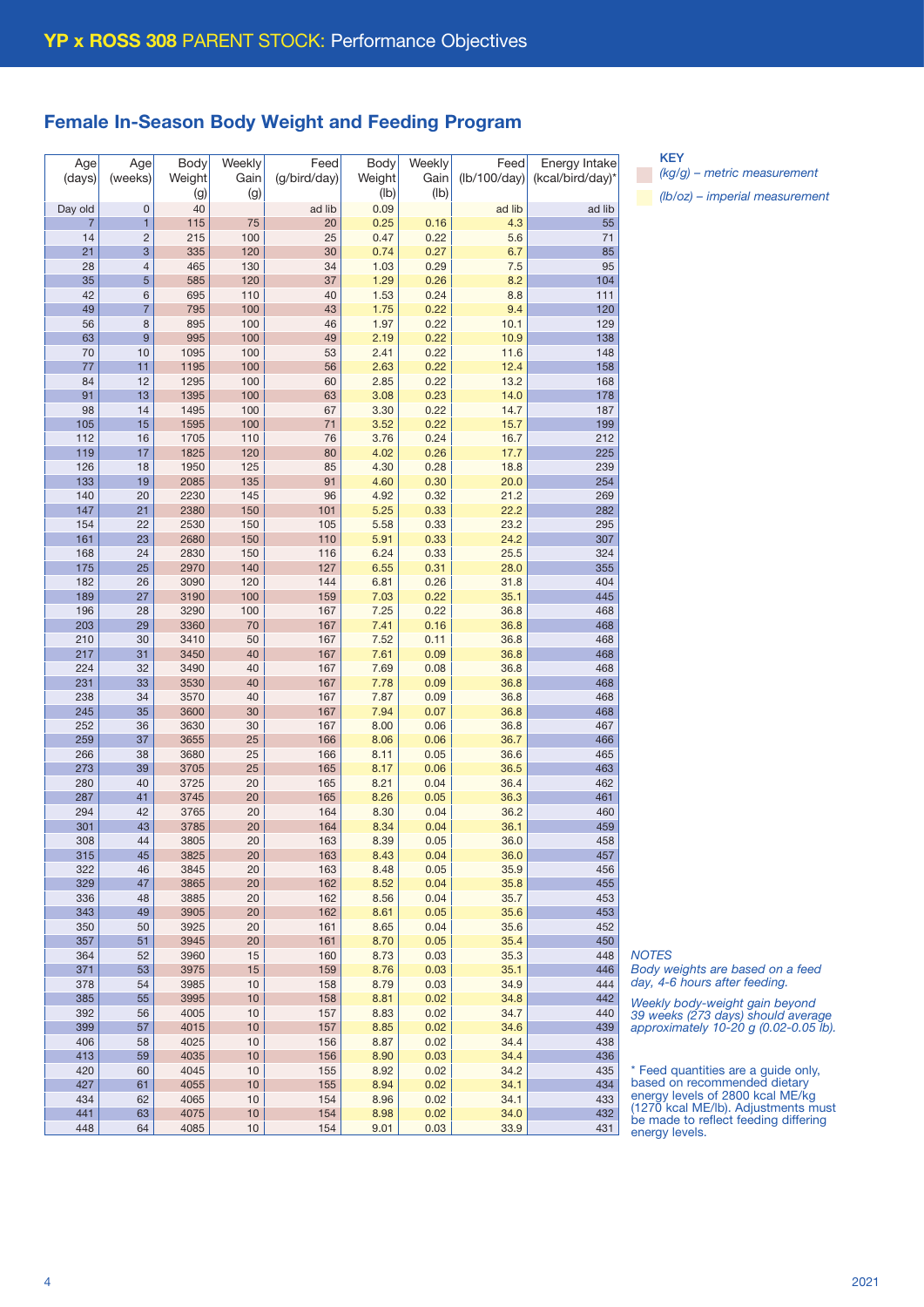# Female Out-of-Season Body Weight and Feeding Program

| Age     | Age            | Body   | Weekly | Feed         | Body   | Weekly | Feed         | Energy Intake    |
|---------|----------------|--------|--------|--------------|--------|--------|--------------|------------------|
| (days)  | (weeks)        | Weight | Gain   | (g/bird/day) | Weight | Gain   | (lb/100/day) | (kcal/bird/day)* |
|         |                | (g)    | (g)    |              | (Ib)   | (lb)   |              |                  |
| Day old | $\mathbf 0$    | 40     |        | ad lib       | 0.09   |        | ad lib       | ad lib           |
|         |                |        |        |              |        |        |              |                  |
| 7       | 1              | 115    | 75     | 20           | 0.25   | 0.16   | 4.3          | 55               |
| 14      | $\overline{c}$ | 215    | 100    | 25           | 0.47   | 0.22   | 5.5          | 69               |
| 21      | 3              | 330    | 115    | 30           | 0.73   | 0.26   | 6.7          | 85               |
| 28      | 4              | 465    | 135    | 34           | 1.02   | 0.29   | 7.5          | 95               |
| 35      | 5              | 585    | 120    | 37           | 1.29   | 0.27   | 8.2          | 104              |
| 42      | 6              | 695    | 110    | 40           | 1.53   | 0.24   | 8.7          | 111              |
| 49      | $\overline{7}$ | 795    | 100    | 43           | 1.75   | 0.22   | 9.5          | 121              |
| 56      | 8              | 905    | 110    | 47           | 1.99   | 0.24   | 10.4         | 132              |
| 63      | 9              | 1015   | 110    | 51           | 2.23   | 0.24   | 11.2         | 142              |
| 70      | 10             | 1125   | 110    | 54           | 2.47   | 0.24   | 12.0         | 152              |
| 77      | 11             | 1235   | 110    | 58           | 2.72   | 0.25   | 12.7         | 161              |
| 84      | 12             | 1335   | 100    | 61           | 2.94   | 0.22   | 13.4         | 170              |
| 91      | 13             | 1435   | 100    | 64           | 3.16   | 0.22   | 14.1         | 180              |
| 98      | 14             | 1535   | 100    | 68           | 3.38   | 0.22   | 15.0         | 191              |
| 105     | 15             | 1645   | 110    | 73           | 3.62   | 0.24   | 16.2         | 206              |
| 112     | 16             | 1775   | 130    | 79           | 3.90   | 0.28   | 17.4         | 221              |
| 119     | 17             | 1915   | 140    | 84           | 4.21   | 0.31   | 18.5         | 235              |
| 126     | 18             | 2055   | 140    | 89           | 4.52   | 0.31   | 19.6         | 248              |
|         |                |        |        |              |        |        |              |                  |
| 133     | 19             | 2195   | 140    | 93           | 4.83   | 0.31   | 20.5         | 260              |
| 140     | 20             | 2335   | 140    | 99           | 5.14   | 0.31   | 21.8         | 276              |
| 147     | 21             | 2495   | 160    | 105          | 5.49   | 0.35   | 23.2         | 295              |
| 154     | 22             | 2670   | 175    | 109          | 5.87   | 0.38   | 24.1         | 306              |
| 161     | 23             | 2820   | 150    | 112          | 6.20   | 0.33   | 24.8         | 314              |
| 168     | 24             | 2960   | 140    | 117          | 6.51   | 0.31   | 25.8         | 328              |
| 175     | 25             | 3085   | 125    | 128          | 6.79   | 0.28   | 28.1         | 357              |
| 182     | 26             | 3190   | 105    | 144          | 7.02   | 0.23   | 31.8         | 404              |
| 189     | 27             | 3275   | 85     | 159          | 7.20   | 0.18   | 35.1         | 446              |
| 196     | 28             | 3370   | 95     | 169          | 7.41   | 0.21   | 37.3         | 474              |
| 203     | 29             | 3455   | 85     | 169          | 7.60   | 0.19   | 37.3         | 474              |
| 210     | 30             | 3515   | 60     | 169          | 7.73   | 0.13   | 37.3         | 474              |
| 217     | 31             | 3565   | 50     | 169          | 7.84   | 0.11   | 37.3         | 474              |
| 224     | 32             | 3610   | 45     | 169          | 7.94   | 0.10   | 37.3         | 474              |
| 231     | 33             | 3650   | 40     | 169          | 8.03   | 0.09   | 37.3         | 474              |
| 238     | 34             | 3690   | 40     | 169          | 8.12   | 0.09   | 37.3         | 474              |
| 245     | 35             | 3720   | 30     | 169          | 8.18   | 0.06   | 37.3         | 474              |
| 252     | 36             | 3750   | 30     | 169          | 8.25   | 0.07   | 37.2         | 473              |
| 259     | 37             | 3775   | 25     | 169          | 8.30   | 0.05   | 37.2         | 472              |
| 266     | 38             | 3800   | 25     | 168          | 8.36   | 0.06   | 37.1         | 471              |
| 273     | 39             | 3825   | 25     | 168          | 8.41   | 0.05   | 36.9         | 469              |
|         |                |        |        |              |        |        |              |                  |
| 280     | 40             | 3845   | 20     | 167          | 8.46   | 0.05   | 36.8         | 468              |
| 287     | 41             | 3865   | 20     | 167          | 8.50   | 0.04   | 36.7         | 467              |
| 294     | 42             | 3885   | 20     | 166          | 8.55   | 0.05   | 36.6         | 465              |
| 301     | 43             | 3905   | 20     | 166          | 8.59   | 0.04   | 36.6         | 465              |
| 308     | 44             | 3925   | 20     | 166          | 8.63   | 0.04   | 36.5         | 463              |
| 315     | 45             | 3945   | 20     | 165          | 8.68   | 0.05   | 36.4         | 463              |
| 322     | 46             | 3965   | 20     | 165          | 8.72   | 0.04   | 36.3         | 461              |
| 329     | 47             | 3985   | 20     | 164          | 8.77   | 0.05   | 36.2         | 460              |
| 336     | 48             | 4005   | 20     | 164          | 8.81   | 0.04   | 36.1         | 459              |
| 343     | 49             | 4025   | 20     | 164          | 8.85   | 0.04   | 36.1         | 458              |
| 350     | 50             | 4045   | 20     | 163          | 8.90   | 0.05   | 36.0         | 457              |
| 357     | 51             | 4065   | 20     | 163          | 8.94   | 0.04   | 35.8         | 455              |
| 364     | 52             | 4080   | 15     | 162          | 8.98   | 0.04   | 35.7         | 454              |
| 371     | 53             | 4095   | 15     | 161          | 9.01   | 0.03   | 35.5         | 451              |
| 378     | 54             | 4105   | 10     | 160          | 9.03   | 0.02   | 35.3         | 449              |
| 385     | 55             | 4115   | 10     | 160          | 9.05   | 0.02   | 35.2         | 447              |
| 392     | 56             | 4125   | 10     | 159          | 9.07   | 0.02   | 35.1         | 446              |
| 399     | 57             | 4135   | 10     | 159          | 9.10   | 0.03   | 35.0         | 444              |
|         |                |        |        |              |        |        |              |                  |
| 406     | 58             | 4145   | 10     | 158          | 9.12   | 0.02   | 34.9         | 443              |
| 413     | 59             | 4155   | 10     | 158          | 9.14   | 0.02   | 34.8         | 442              |
| 420     | 60             | 4165   | 10     | 157          | 9.16   | 0.02   | 34.7         | 440              |
| 427     | 61             | 4175   | 10     | 157          | 9.18   | 0.02   | 34.6         | 439              |
| 434     | 62             | 4185   | 10     | 156          | 9.21   | 0.03   | 34.5         | 438              |
| 441     | 63             | 4195   | 10     | 156          | 9.23   | 0.02   | 34.4         | 437              |
| 448     | 64             | 4205   | $10$   | 156          | 9.25   | 0.02   | 34.3         | 436              |

KEY *(kg/g) – metric measurement (lb/oz) – imperial measurement*

*NOTES*

*Body weights are based on a feed day, 4-6 hours after feeding.*

*Weekly body-weight gain beyond 39 weeks (273 days) should average approximately 10-20 g (0.02-0.05 lb).*

\* Feed quantities are a guide only, based on recommended dietary energy levels of 2800 kcal ME/kg (1270 kcal ME/lb). Adjustments must be made to reflect feeding differing energy levels.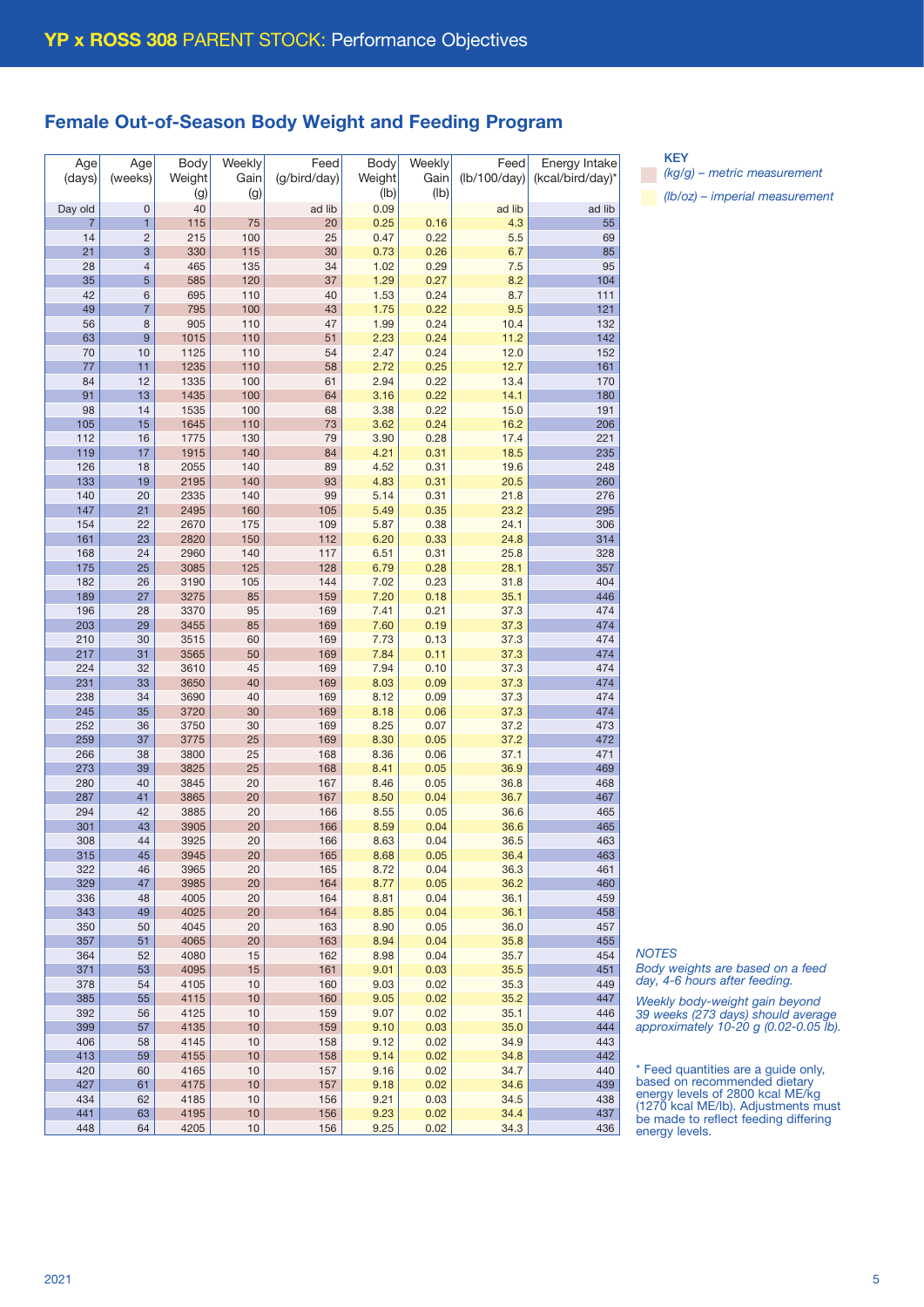# Female In-Season Feeding into Lay

| Hen-Day<br>(% ) | Daily Energy Intake<br>(kcal ME/bird/day)* | Feed Intake<br>(g/bird/day) | Feed Increase<br>(g/bird/day) |
|-----------------|--------------------------------------------|-----------------------------|-------------------------------|
| 5               | 355                                        | 127                         |                               |
| 10              | 361                                        | 129                         | $\overline{2}$                |
| 15              | 367                                        | 131                         | $\overline{c}$                |
| 20              | 372                                        | 133                         | $\overline{2}$                |
| 25              | 381                                        | 136                         | 3                             |
| 30              | 389                                        | 139                         | 3                             |
| 35              | 398                                        | 142                         | 3                             |
| 40              | 406                                        | 145                         | 3                             |
| 45              | 417                                        | 149                         | $\overline{4}$                |
| 50              | 428                                        | 153                         | $\overline{4}$                |
| 55              | 440                                        | 157                         | $\overline{4}$                |
| 65              | 454                                        | 162                         | 5                             |
| $>75$           | 468                                        | 167                         | 5                             |

| <b>Female Out-of-Season Feeding into Lay</b> |  |  |
|----------------------------------------------|--|--|
|----------------------------------------------|--|--|

| Hen-Day<br>(% ) | Daily Energy Intake<br>(kcal ME/bird/day)* | Feed Intake<br>(g/bird/day) | Feed Increase<br>(g/bird/day) |
|-----------------|--------------------------------------------|-----------------------------|-------------------------------|
| 5               | 357                                        | 128                         |                               |
| 10              | 364                                        | 130                         | $\overline{2}$                |
| 15              | 370                                        | 132                         | $\overline{2}$                |
| 20              | 375                                        | 134                         | $\overline{2}$                |
| 25              | 384                                        | 137                         | 3                             |
| 30              | 392                                        | 140                         | 3                             |
| 35              | 400                                        | 143                         | 3                             |
| 40              | 409                                        | 146                         | 3                             |
| 45              | 420                                        | 150                         | $\overline{4}$                |
| 50              | 431                                        | 154                         | $\overline{4}$                |
| 55              | 445                                        | 159                         | 5                             |
| 65              | 459                                        | 164                         | 5                             |
| >75             | 474                                        | 169                         | 5                             |

#### *NOTES*

*Feeding program should be adjusted according to actual feed intake at 5% hen-day production. It may be necessary to adjust feed amounts daily (rather than every 5% as given in the table), taking into account the rate of daily production. Adjustments to feed amounts will need to be made if dietary energy levels are different to those recommended or if environmental temperatures are warmer or cooler than assumed here.*

\* Daily energy and feed intakes are based on current recommended dietary levels of energy [2800 kcal ME/kg (1270 kcal ME/lb)] and assuming an ambient temperature of 20-21°C (68-70°F).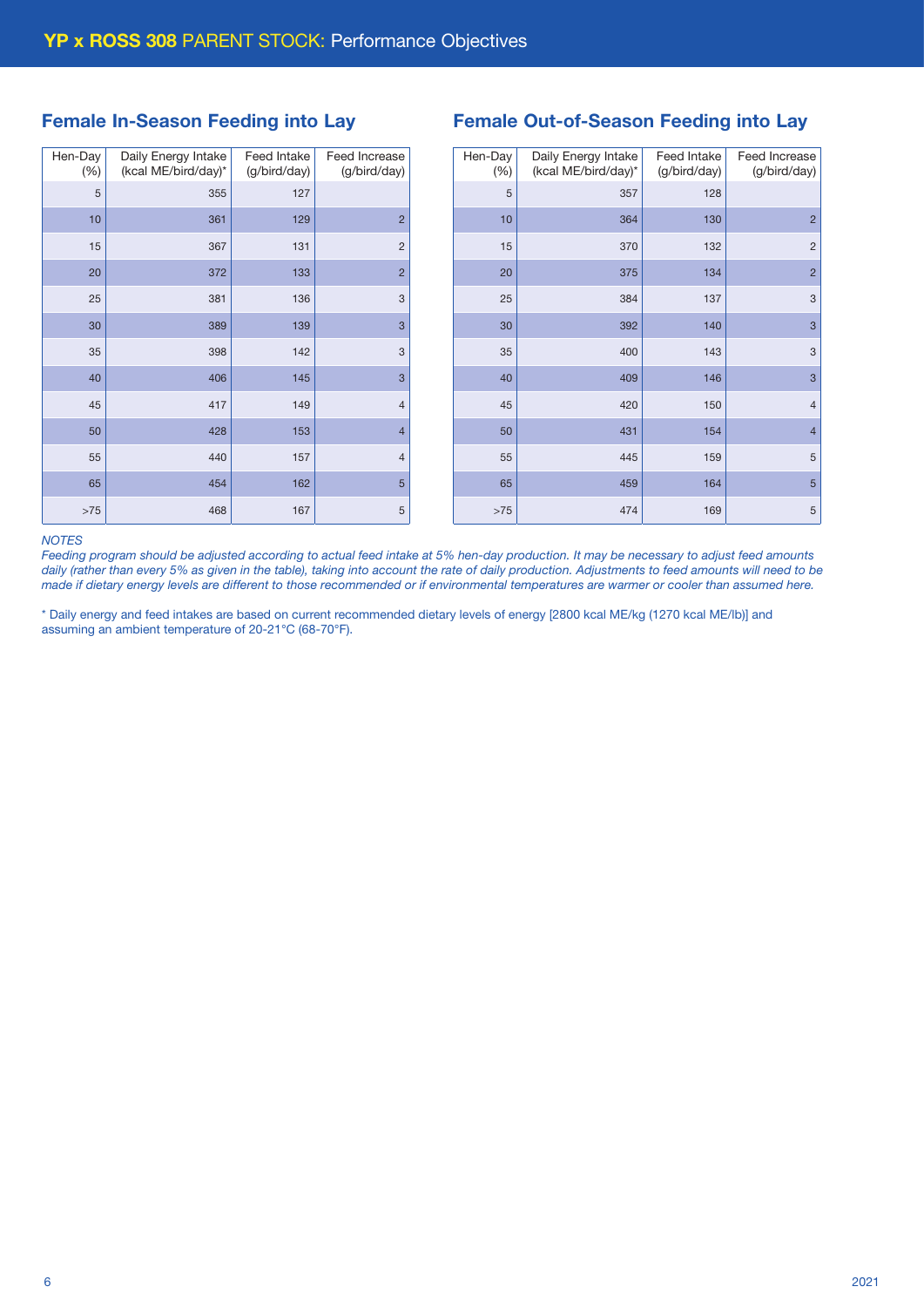# Male Body Weight and Feeding Program

| Age            | Age            | Body   | Weekly | Feed         | Body   | Weekly | Feed         | Energy Intake    |
|----------------|----------------|--------|--------|--------------|--------|--------|--------------|------------------|
| (days)         | (weeks)        | Weight | Gain   | (g/bird/day) | Weight | Gain   | (lb/100/day) | (kcal/bird/day)* |
|                |                | (g)    | (g)    |              | (lb)   | (Ib)   |              |                  |
|                |                |        |        |              |        |        |              |                  |
| Day Old        | 0              | 40     |        | ad lib       | 0.09   |        | ad lib       | ad lib           |
| $\overline{7}$ | 1              | 150    | 110    | 33           | 0.33   | 0.24   | 7.2          | 92               |
| 14             | $\overline{c}$ | 320    | 170    | 42           | 0.70   | 0.37   | 9.3          | 118              |
| 21             | 3              | 525    | 205    | 49           | 1.16   | 0.46   | 10.8         | 137              |
| 28             | $\overline{4}$ | 755    | 230    | 54           | 1.66   | 0.50   | 11.9         | 152              |
| 35             | 5              | 945    | 190    | 58           | 2.08   | 0.42   | 12.8         | 162              |
| 42             | 6              | 1130   | 185    | 61           | 2.49   | 0.41   | 13.4         | 170              |
|                | $\overline{7}$ |        |        |              |        |        |              |                  |
| 49             |                | 1280   | 150    | 63           | 2.82   | 0.33   | 13.9         | 177              |
| 56             | 8              | 1420   | 140    | 65           | 3.13   | 0.31   | 14.4         | 183              |
| 63             | $\overline{9}$ | 1545   | 125    | 67           | 3.40   | 0.27   | 14.8         | 188              |
| 70             | 10             | 1670   | 125    | 69           | 3.68   | 0.28   | 15.3         | 194              |
| 77             | 11             | 1795   | 125    | 72           | 3.95   | 0.27   | 15.8         | 200              |
| 84             | 12             | 1920   | 125    | 74           | 4.23   | 0.28   | 16.4         | 208              |
| 91             | 13             | 2045   | 125    | 77           | 4.50   | 0.27   | 17.0         | 216              |
| 98             | 14             | 2170   | 125    | 80           | 4.78   | 0.28   | 17.6         | 224              |
| 105            | 15             | 2295   | 125    | 83           |        | 0.28   | 18.4         | 233              |
|                |                |        |        |              | 5.06   |        |              |                  |
| 112            | 16             | 2420   | 125    | 87           | 5.33   | 0.27   | 19.1         | 243              |
| 119            | 17             | 2560   | 140    | 90           | 5.64   | 0.31   | 19.8         | 252              |
| 126            | 18             | 2715   | 155    | 93           | 5.98   | 0.34   | 20.6         | 262              |
| 133            | 19             | 2875   | 160    | 98           | 6.33   | 0.35   | 21.5         | 273              |
| 140            | 20             | 3035   | 160    | 102          | 6.69   | 0.36   | 22.5         | 286              |
| 147            | 21             | 3195   | 160    | 107          | 7.04   | 0.35   | 23.5         | 299              |
| 154            | 22             | 3355   | 160    | $112$        | 7.39   | 0.35   | 24.7         | 313              |
| 161            | 23             | 3515   | 160    | 118          | 7.74   | 0.35   | 26.0         | 330              |
|                |                |        |        |              |        |        |              |                  |
| 168            | 24             | 3675   | 160    | 121          | 8.09   | 0.35   | 26.7         | 340              |
| 175            | 25             | 3825   | 150    | 123          | 8.43   | 0.34   | 27.1         | 344              |
| 182            | 26             | 3960   | 135    | 124          | 8.72   | 0.29   | 27.4         | 348              |
| 189            | 27             | 4035   | 75     | 125          | 8.89   | 0.17   | 27.6         | 351              |
| 196            | 28             | 4090   | 55     | 126          | 9.01   | 0.12   | 27.8         | 353              |
| 203            | 29             | 4120   | 30     | 127          | 9.07   | 0.06   | 28.0         | 355              |
| 210            | 30             | 4150   | 30     | 128          | 9.14   | 0.07   | 28.1         | 357              |
| 217            | 31             | 4180   | 30     | 128          | 9.21   | 0.07   | 28.3         | 360              |
|                |                |        |        |              |        |        |              |                  |
| 224            | 32             | 4210   | 30     | 129          | 9.27   | 0.06   | 28.5         | 362              |
| 231            | 33             | 4240   | 30     | 130          | 9.34   | 0.07   | 28.7         | 365              |
| 238            | 34             | 4270   | 30     | 131          | 9.41   | 0.07   | 28.9         | 367              |
| 245            | 35             | 4300   | 30     | 132          | 9.47   | 0.06   | 29.1         | 370              |
| 252            | 36             | 4330   | 30     | 133          | 9.54   | 0.07   | 29.3         | 372              |
| 259            | 37             | 4360   | 30     | 134          | 9.60   | 0.06   | 29.5         | 375              |
| 266            | 38             | 4390   | 30     | 135          | 9.67   | 0.07   | 29.7         | 377              |
| 273            | 39             | 4420   | 30     | 136          | 9.74   | 0.07   | 29.9         | 380              |
| 280            | 40             | 4450   | 30     | 136          | 9.80   | 0.06   | 30.1         | 382              |
| 287            | 41             |        |        | 137          |        | 0.07   | 30.3         | 384              |
|                |                | 4480   | 30     |              | 9.87   |        |              |                  |
| 294            | 42             | 4510   | 30     | 138          | 9.93   | 0.06   | 30.5         | 387              |
| 301            | 43             | 4540   | 30     | 139          | 10.00  | 0.07   | 30.6         | 389              |
| 308            | 44             | 4570   | 30     | 140          | 10.07  | 0.07   | 30.8         | 392              |
| 315            | 45             | 4600   | 30     | 141          | 10.13  | 0.06   | 31.0         | 394              |
| 322            | 46             | 4630   | 30     | 141          | 10.20  | 0.07   | 31.2         | 396              |
| 329            | 47             | 4660   | 30     | 142          | 10.26  | 0.06   | 31.4         | 398              |
| 336            | 48             | 4690   | 30     | 143          | 10.33  | 0.07   | 31.5         | 401              |
| 343            | 49             | 4720   | 30     | 144          | 10.40  | 0.07   | 31.7         | 403              |
| 350            | 50             | 4750   | 30     | 145          | 10.46  | 0.06   | 31.9         | 405              |
|                |                |        |        |              |        |        |              |                  |
| 357            | 51             | 4780   | 30     | 145          | 10.53  | 0.07   | 32.1         | 407              |
| 364            | 52             | 4810   | 30     | 146          | 10.59  | 0.06   | 32.2         | 409              |
| 371            | 53             | 4840   | 30     | 147          | 10.66  | 0.07   | 32.4         | 411              |
| 378            | 54             | 4870   | 30     | 148          | 10.73  | 0.07   | 32.5         | 413              |
| 385            | 55             | 4900   | 30     | 148          | 10.79  | 0.06   | 32.7         | 415              |
| 392            | 56             | 4930   | 30     | 149          | 10.86  | 0.07   | 32.8         | 417              |
| 399            | 57             | 4960   | 30     | 150          | 10.93  | 0.07   | 33.0         | 419              |
| 406            | 58             | 4990   | 30     | 150          | 10.99  | 0.06   | 33.1         | 421              |
|                |                |        |        |              |        |        |              |                  |
| 413            | 59             | 5020   | 30     | 151          | 11.06  | 0.07   | 33.3         | 422              |
| 420            | 60             | 5050   | 30     | 151          | 11.12  | 0.06   | 33.4         | 424              |
| 427            | 61             | 5080   | 30     | 152          | 11.19  | 0.07   | 33.5         | 426              |
| 434            | 62             | 5110   | 30     | 153          | 11.26  | 0.07   | 33.6         | 427              |
| 441            | 63             | 5140   | 30     | 153          | 11.32  | 0.06   | 33.7         | 429              |
| 448            | 64             | 5170   | 30     | 154          | 11.39  | 0.07   | 33.9         | 430              |

#### KEY

*(kg/g) – metric measurement (lb/oz) – imperial measurement*

*Body weights are those 4-6 hours after feeding. This profile allows the male to reach* 

*NOTES*

*sexual maturity by female first egg. Weekly body-weight gain beyond 28 weeks (196 days) should average approximately 30 g (0.06-0.07 lb).*

*Field performance has shown that this practice ensures that the body condition of the males is not compromised so they will maintain the best possible fertility levels.*

\*Feed quantities are a guide only, based on recommended dietary energy levels of 2800 kcal ME/kg (1270 kcal ME/lb). Adjustments must be made to reflect feeding differing energy levels.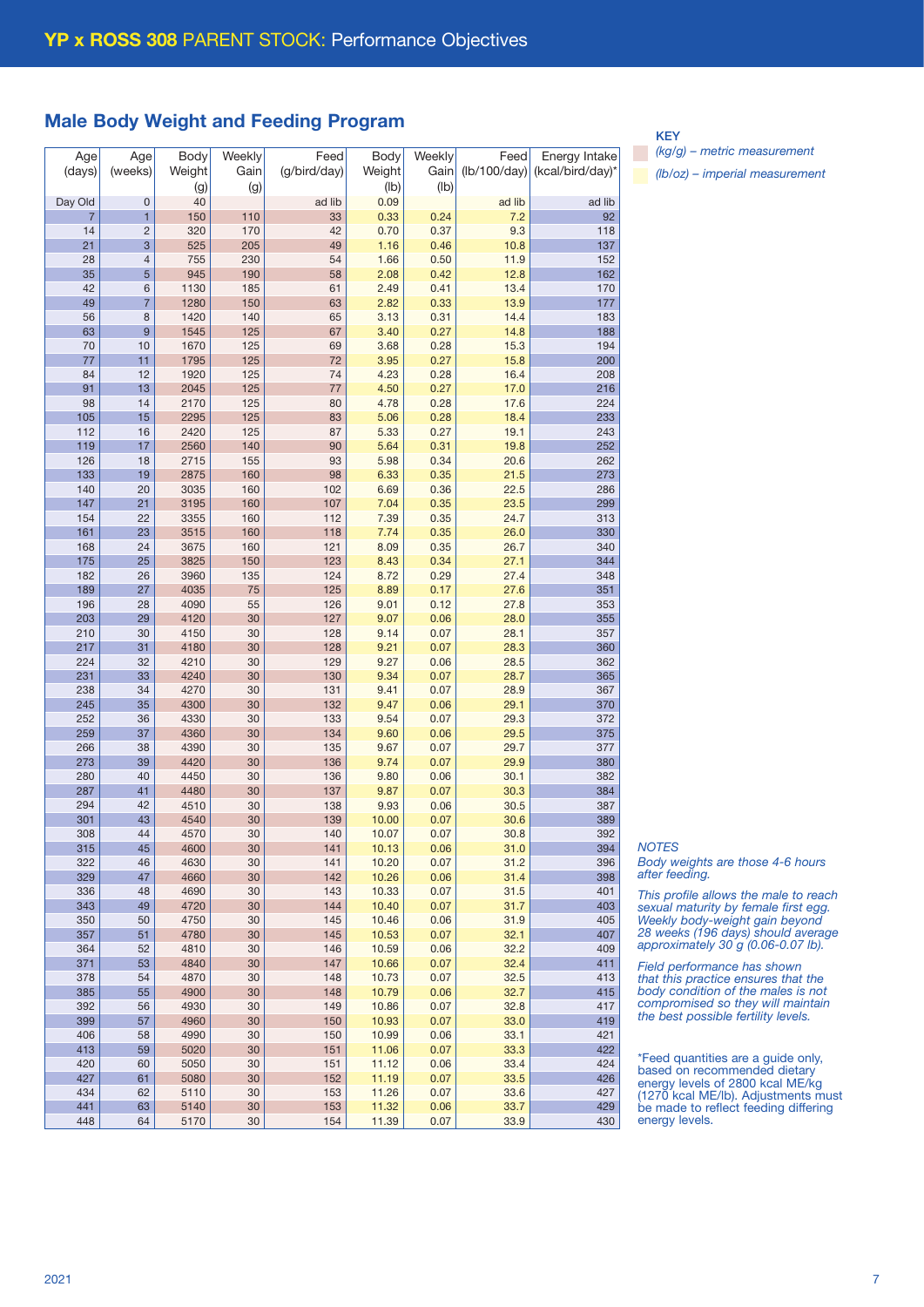# Weekly Egg Production

| Week of        | Age    | Age     | Hen-Housed | Hen-Week  | Eggs/Bird/ | Eggs/Bird/ | Hatching   |            | Hatching Hatching Egg | <b>Hatching Egg</b> |
|----------------|--------|---------|------------|-----------|------------|------------|------------|------------|-----------------------|---------------------|
| Production     | (days) | (weeks) | (% )       | $(%)^{*}$ | Week       | Cum.       | Eggs/Bird/ | Eggs/Bird/ | Utilization           | Utilization         |
|                |        |         |            |           | Hen-Housed | Hen-Housed | Week**     | Cum.       | Weekly                | Cum.                |
| $\mathbf{1}$   | 175    | 25      | 5.4        | 5.4       | 0.4        | 0.4        |            |            |                       |                     |
| $\overline{2}$ | 182    | 26      | 23.3       | 23.4      | 1.6        | 2.0        | 1.2        | 1.2        | 76.0                  | 61.8                |
| $\sqrt{3}$     | 189    | 27      | 53.3       | 53.6      | 3.7        | 5.7        | 3.3        | 4.6        | 89.1                  | 79.5                |
| $\overline{4}$ | 196    | 28      | 74.7       | 75.3      | 5.2        | 11.0       | 4.8        | 9.4        | 92.0                  | 85.5                |
| 5              | 203    | 29      | 83.3       | 84.2      | 5.8        | 16.8       | 5.5        | 14.9       | 94.4                  | 88.6                |
| $6\phantom{1}$ | 210    | 30      | 86.2       | 87.2      | 6.0        | 22.8       | 5.8        | 20.7       | 96.2                  | 90.6                |
| $\overline{7}$ | 217    | 31      | 86.9       | 88.1      | 6.1        | 28.9       | 5.9        | 26.6       | 97.0                  | 91.9                |
| 8              | 224    | 32      | 86.2       | 87.6      | 6.0        | 35.0       | 5.9        | 32.5       | 97.8                  | 92.9                |
| $\overline{9}$ | 231    | 33      | 85.0       | 86.6      | 6.0        | 40.9       | 5.8        | 38.3       | 97.8                  | 93.7                |
| 10             | 238    | 34      | 83.9       | 85.6      | 5.9        | 46.8       | 5.7        | 44.0       | 97.6                  | 94.1                |
| 11             | 245    | 35      | 82.7       | 84.6      | 5.8        | 52.6       | 5.7        | 49.7       | 97.6                  | 94.5                |
| 12             | 252    | 36      | 81.6       | 83.6      | 5.7        | 58.3       | 5.6        | 55.3       | 97.5                  | 94.8                |
| 13             | 259    | 37      | 80.5       | 82.6      | 5.6        | 63.9       | 5.5        | 60.8       | 97.5                  | 95.1                |
| 14             | 266    | 38      | 79.3       | 81.6      | 5.6        | 69.5       | 5.4        | 66.2       | 97.3                  | 95.2                |
| 15             | 273    | 39      | 78.2       | 80.6      | 5.5        | 74.9       | 5.3        | 71.5       | 97.3                  | 95.4                |
| 16             | 280    | 40      | 76.9       | 79.4      | 5.4        | 80.3       | 5.2        | 76.7       | 97.3                  | 95.5                |
| 17             | 287    | 41      | 75.7       | 78.4      | 5.3        | 85.6       | 5.2        | 81.9       | 97.2                  | 95.6                |
| 18             | 294    | 42      | 74.6       | 77.4      | 5.2        | 90.8       | 5.1        | 86.9       | 97.2                  | 95.7                |
| 19             | 301    | 43      | 73.5       | 76.4      | 5.1        | 96.0       | 5.0        | 91.9       | 97.2                  | 95.8                |
| 20             | 308    | 44      | 72.3       | 75.3      | 5.1        | 101.0      | 4.9        | 96.9       | 97.1                  | 95.9                |
| 21             | 315    | 45      | 71.2       | 74.3      | 5.0        | 106.0      | 4.8        | 101.7      | 97.1                  | 95.9                |
| 22             | 322    | 46      | 70.0       | 73.3      | 4.9        | 110.9      | 4.8        | 106.5      | 97.1                  | 96.0                |
| 23             | 329    | 47      | 68.9       | 72.2      | 4.8        | 115.8      | 4.7        | 111.1      | 97.1                  | 96.0                |
| 24             | 336    | 48      | 67.6       | 71.0      | 4.7        | 120.5      | 4.6        | 115.7      | 97.1                  | 96.1                |
| 25             | 343    | 49      | 66.5       | 70.0      | 4.7        | 125.1      | 4.5        | 120.2      | 97.0                  | 96.1                |
| 26             | 350    | 50      | 65.3       | 68.9      | 4.6        | 129.7      | 4.4        | 124.7      | 97.0                  | 96.1                |
| 27             | 357    | 51      | 64.2       | 67.8      | 4.5        | 134.2      | 4.4        | 129.0      | 97.0                  | 96.2                |
| 28             | 364    | 52      | 63.0       | 66.8      | 4.4        | 138.6      | 4.3        | 133.3      | 97.0                  | 96.2                |
| 29             | 371    | 53      | 61.9       | 65.7      | 4.3        | 142.9      | 4.2        | 137.5      | 97.0                  | 96.2                |
| 30             | 378    | 54      | 60.7       | 64.6      | 4.3        | 147.2      | 4.1        | 141.6      | 97.0                  | 96.2                |
| 31             | 385    | 55      | 59.6       | 63.5      | 4.2        | 151.4      | 4.0        | 145.7      | 97.0                  | 96.2                |
| 32             | 392    | 56      | 58.3       | 62.3      | 4.1        | 155.5      | 4.0        | 149.7      | 97.0                  | 96.3                |
| 33             | 399    | 57      | 57.2       | 61.2      | 4.0        | 159.5      | 3.9        | 153.5      | 97.0                  | 96.3                |
| 34             | 406    | 58      | 56.0       | 60.1      | 3.9        | 163.4      | 3.8        | 157.3      | 97.0                  | 96.3                |
| 35             | 413    | 59      | 54.9       | 59.0      | 3.8        | 167.2      | 3.7        | 161.1      | 97.0                  | 96.3                |
| 36             | 420    | 60      | 53.7       | 57.9      | 3.8        | 171.0      | 3.6        | 164.7      | 97.0                  | 96.3                |
| 37             | 427    | 61      | 52.6       | 56.8      | 3.7        | 174.7      | 3.6        | 168.3      | 97.0                  | 96.3                |
| 38             | 434    | 62      | 51.5       | 55.7      | 3.6        | 178.3      | 3.5        | 171.8      | 97.0                  | 96.4                |
| 39             | 441    | 63      | 50.3       | 54.6      | 3.5        | 181.8      | 3.4        | 175.2      | 97.0                  | 96.4                |
| 40             | 448    | 64      | 49.1       | 53.3      | 3.4        | 185.2      | 3.3        | 178.5      | 96.9                  | 96.4                |

\* Hen-week (%) is based on the assumption that cumulative mortality in lay is 8% with 0.2% mortality per week.

\*\* A hatching egg is considered to be an egg which is 50 g (21.2 oz/dozen) or heavier.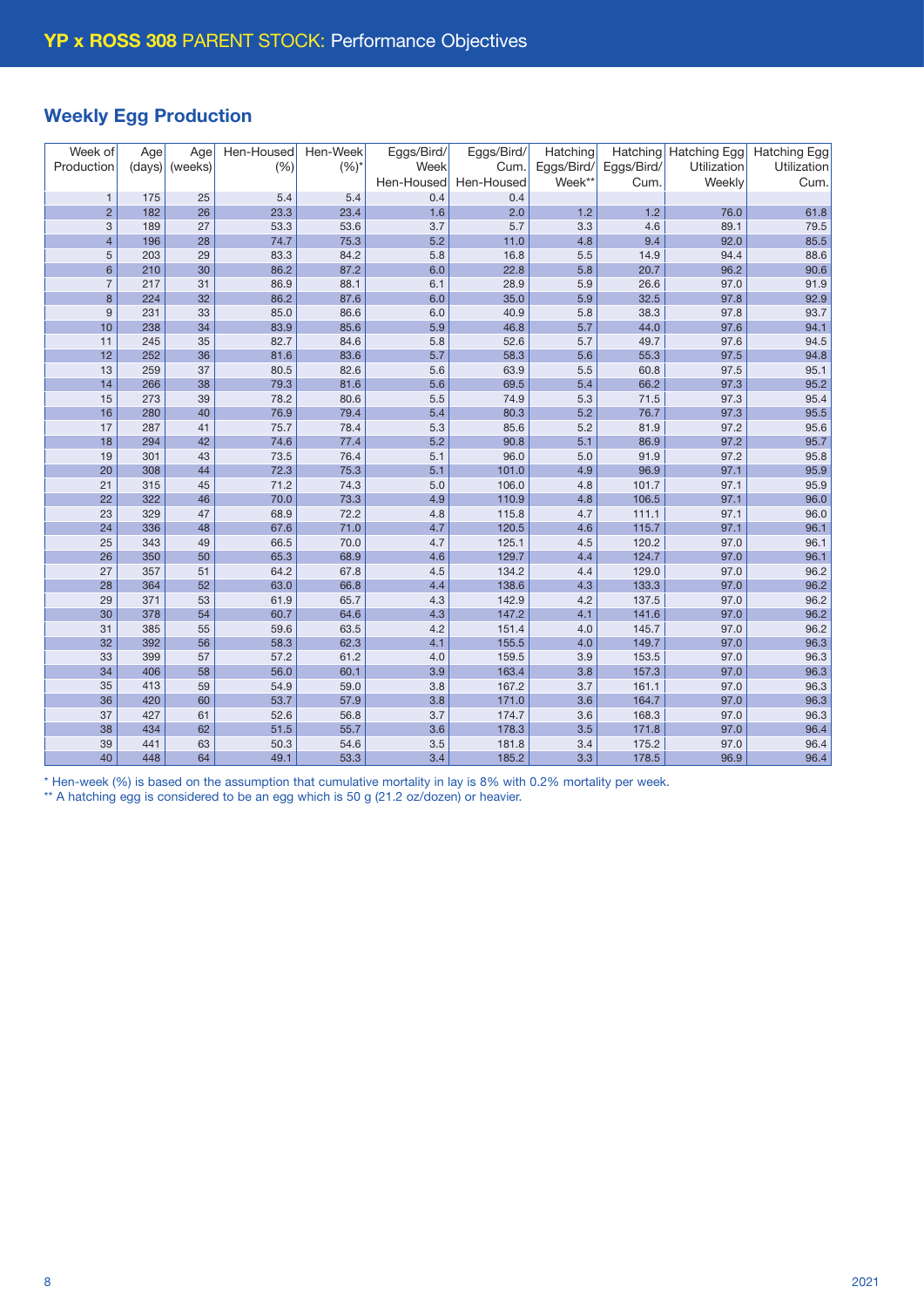# Weekly Hatchability and Chick Production

| Week of                  | Age    | Age     | Hatch All | Cum.         | Chicks/Week | Cum. Chicks |
|--------------------------|--------|---------|-----------|--------------|-------------|-------------|
| Production               | (days) | (weeks) | Eggs      | Hatchability | Hen-Housed  | Hen-Housed  |
|                          |        |         | $(%)^{*}$ | (% )         |             |             |
| $\mathbf{1}$             | 175    | 25      |           |              |             |             |
| $\overline{2}$           | 182    | 26      | 78.3      | 78.3         | 1.0         | 1.0         |
| 3                        | 189    | 27      | 81.1      | 80.3         | 2.7         | 3.7         |
| $\overline{\mathcal{L}}$ | 196    | 28      | 83.5      | 82.0         | 4.0         | 7.7         |
| 5                        | 203    | 29      | 85.5      | 83.3         | 4.7         | 12.4        |
| $6\phantom{1}6$          | 210    | 30      | 87.2      | 84.4         | 5.1         | 17.5        |
| $\overline{7}$           | 217    | 31      | 88.6      | 85.3         | 5.2         | 22.7        |
| 8                        | 224    | 32      | 89.6      | 86.1         | 5.3         | 28.0        |
| 9                        | 231    | 33      | 90.5      | 86.8         | 5.3         | 33.2        |
| 10                       | 238    | 34      | 91.1      | 87.3         | 5.2         | 38.5        |
| 11                       | 245    | 35      | 91.4      | 87.8         | 5.2         | 43.6        |
| 12                       | 252    | 36      | 91.6      | 88.2         | 5.1         | 48.7        |
| 13                       | 259    | 37      | 91.7      | 88.5         | 5.0         | 53.8        |
| 14                       | 266    | 38      | 91.6      | 88.8         | 4.9         | 58.7        |
| 15                       | 273    | 39      | 91.4      | 88.9         | 4.9         | 63.6        |
| 16                       | 280    | 40      | 91.1      | 89.1         | 4.8         | 68.3        |
| 17                       | 287    | 41      | 90.7      | 89.2         | 4.7         | 73.0        |
| 18                       | 294    | 42      | 90.2      | 89.3         | 4.6         | 77.6        |
| 19                       | 301    | 43      | 89.7      | 89.3         | 4.5         | 82.1        |
| 20                       | 308    | 44      | 89.1      | 89.3         | 4.4         | 86.5        |
| 21                       | 315    | 45      | 88.5      | 89.2         | 4.3         | 90.7        |
| 22                       | 322    | 46      | 87.9      | 89.2         | 4.2         | 94.9        |
| 23                       | 329    | 47      | 87.3      | 89.1         | 4.1         | 99.0        |
| 24                       | 336    | 48      | 86.3      | 89.0         | 4.0         | 103.0       |
| 25                       | 343    | 49      | 85.3      | 88.8         | 3.9         | 106.8       |
| 26                       | 350    | 50      | 84.3      | 88.7         | 3.7         | 110.6       |
| 27                       | 357    | 51      | 83.3      | 88.5         | 3.6         | 114.2       |
| 28                       | 364    | 52      | 82.4      | 88.3         | 3.5         | 117.7       |
| 29                       | 371    | 53      | 81.4      | 88.1         | 3.4         | 121.2       |
| 30                       | 378    | 54      | 80.4      | 87.9         | 3.3         | 124.5       |
| 31                       | 385    | 55      | 79.4      | 87.6         | 3.2         | 127.7       |
| 32                       | 392    | 56      | 78.5      | 87.4         | 3.1         | 130.8       |
| 33                       | 399    | 57      | 77.5      | 87.1         | 3.0         | 133.8       |
| 34                       | 406    | 58      | 76.5      | 86.9         | 2.9         | 136.7       |
| 35                       | 413    | 59      | 75.6      | 86.6         | 2.8         | 139.5       |
| 36                       | 420    | 60      | 74.6      | 86.4         | 2.7         | 142.2       |
| 37                       | 427    | 61      | 73.6      | 86.1         | 2.6         | 144.9       |
| 38                       | 434    | 62      | 72.7      | 85.8         | 2.5         | 147.4       |
| 39                       | 441    | 63      | 71.7      | 85.5         | 2.4         | 149.9       |
| 40                       | 448    | 64      | 70.7      | 85.3         | 2.4         | 152.2       |

\* Hatchability is based on an average egg age of three days. Hatchability will drop by 0.5% per day of storage between 7 and 11 days.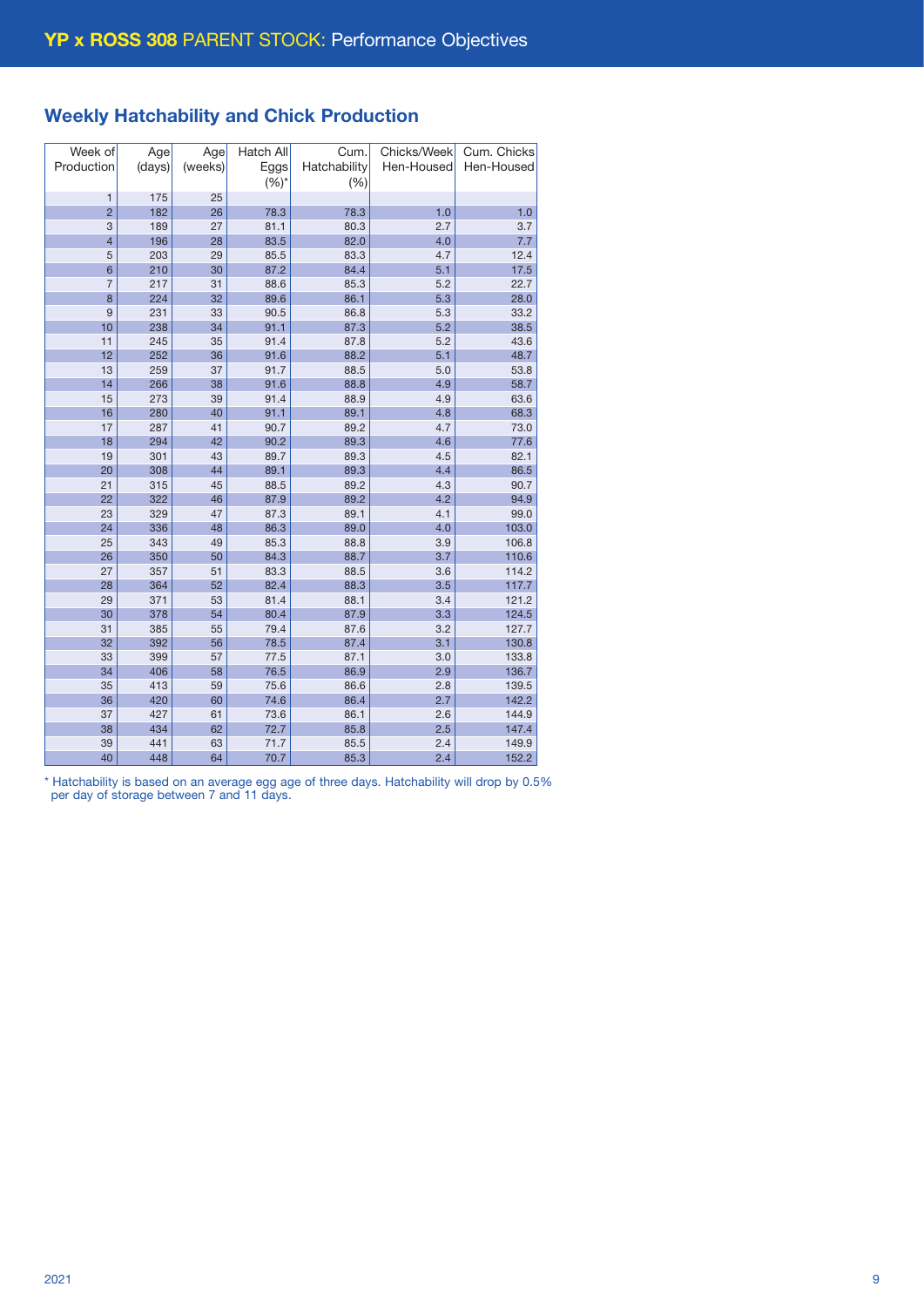# Weekly Egg Weight and Egg Mass

| Week of<br>Production    | Age<br>(days) | Age<br>(weeks) | Hen-Week<br>(% ) | Egg Weight<br>(g) | Egg Mass<br>$(g)^*$ | Egg Weight<br>(oz/dozen) |
|--------------------------|---------------|----------------|------------------|-------------------|---------------------|--------------------------|
| $\mathbf{1}$             | 175           | 25             | 5.4              | 50.4              | 2.7                 | 21.3                     |
| $\overline{2}$           | 182           | 26             | 23.4             | 52.3              | 12.2                | 22.1                     |
| 3                        | 189           | 27             | 53.6             | 53.9              | 28.9                | 22.8                     |
| $\overline{\mathcal{L}}$ | 196           | 28             | 75.3             | 55.5              | 41.8                | 23.5                     |
| 5                        | 203           | 29             | 84.2             | 56.8              | 47.8                | 24.0                     |
| 6                        | 210           | 30             | 87.2             | 58.0              | 50.6                | 24.5                     |
| 7                        | 217           | 31             | 88.1             | 59.0              | 52.0                | 25.0                     |
| 8                        | 224           | 32             | 87.6             | 59.8              | 52.4                | 25.3                     |
| 9                        | 231           | 33             | 86.6             | 60.4              | 52.3                | 25.6                     |
| 10                       | 238           | 34             | 85.6             | 61.0              | 52.2                | 25.8                     |
| 11                       | 245           | 35             | 84.6             | 61.6              | 52.1                | 26.1                     |
| 12                       | 252           | 36             | 83.6             | 62.1              | 51.9                | 26.3                     |
| 13                       | 259           | 37             | 82.6             | 62.5              | 51.6                | 26.5                     |
| 14                       | 266           | 38             | 81.6             | 62.9              | 51.3                | 26.6                     |
| 15                       | 273           | 39             | 80.6             | 63.3              | 51.0                | 26.8                     |
| 16                       | 280           | 40             | 79.4             | 63.7              | 50.6                | 27.0                     |
| 17                       | 287           | 41             | 78.4             | 64.0              | 50.2                | 27.1                     |
| 18                       | 294           | 42             | 77.4             | 64.4              | 49.8                | 27.3                     |
| 19                       | 301           | 43             | 76.4             | 64.7              | 49.4                | 27.4                     |
| 20                       | 308           | 44             | 75.3             | 65.1              | 49.0                | 27.6                     |
| 21                       | 315           | 45             | 74.3             | 65.4              | 48.6                | 27.7                     |
| 22                       | 322           | 46             | 73.3             | 65.8              | 48.2                | 27.8                     |
| 23                       | 329           | 47             | 72.2             | 66.1              | 47.7                | 28.0                     |
| 24                       | 336           | 48             | 71.0             | 66.5              | 47.2                | 28.1                     |
| 25                       | 343           | 49             | 70.0             | 66.8              | 46.7                | 28.3                     |
| 26                       | 350           | 50             | 68.9             | 67.2              | 46.3                | 28.4                     |
| 27                       | 357           | 51             | 67.8             | 67.5              | 45.8                | 28.6                     |
| 28                       | 364           | 52             | 66.8             | 67.9              | 45.3                | 28.7                     |
| 29                       | 371           | 53             | 65.7             | 68.2              | 44.8                | 28.9                     |
| 30                       | 378           | 54             | 64.6             | 68.5              | 44.3                | 29.0                     |
| 31                       | 385           | 55             | 63.5             | 68.8              | 43.7                | 29.1                     |
| 32                       | 392           | 56             | 62.3             | 69.1              | 43.1                | 29.2                     |
| 33                       | 399           | 57             | 61.2             | 69.4              | 42.5                | 29.4                     |
| 34                       | 406           | 58             | 60.1             | 69.6              | 41.8                | 29.5                     |
| 35                       | 413           | 59             | 59.0             | 69.8              | 41.2                | 29.5                     |
| 36                       | 420           | 60             | 57.9             | 70.0              | 40.5                | 29.6                     |
| 37                       | 427           | 61             | 56.8             | 70.1              | 39.8                | 29.7                     |
| 38                       | 434           | 62             | 55.7             | 70.2              | 39.1                | 29.7                     |
| 39                       | 441           | 63             | 54.6             | 70.3              | 38.4                | 29.8                     |
| 40                       | 448           | 64             | 53.3             | 70.4              | 37.5                | 29.8                     |

KEY *(kg/g) – metric measurement*

*(lb/oz) – imperial measurement*

 $*$  Egg mass (g) = Hen-Week (%) x Egg Weight (g)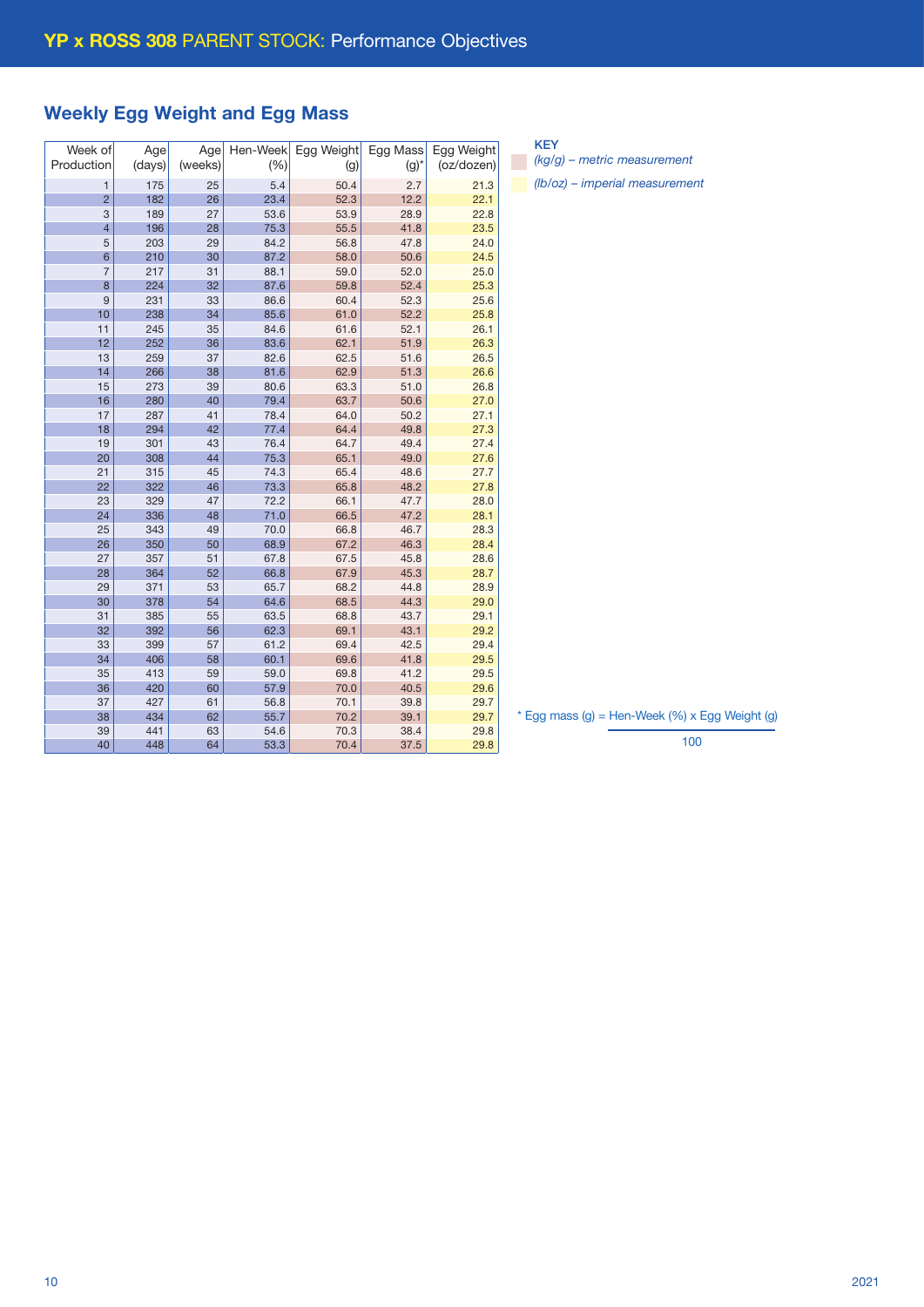# **Notes**  $\cdots$